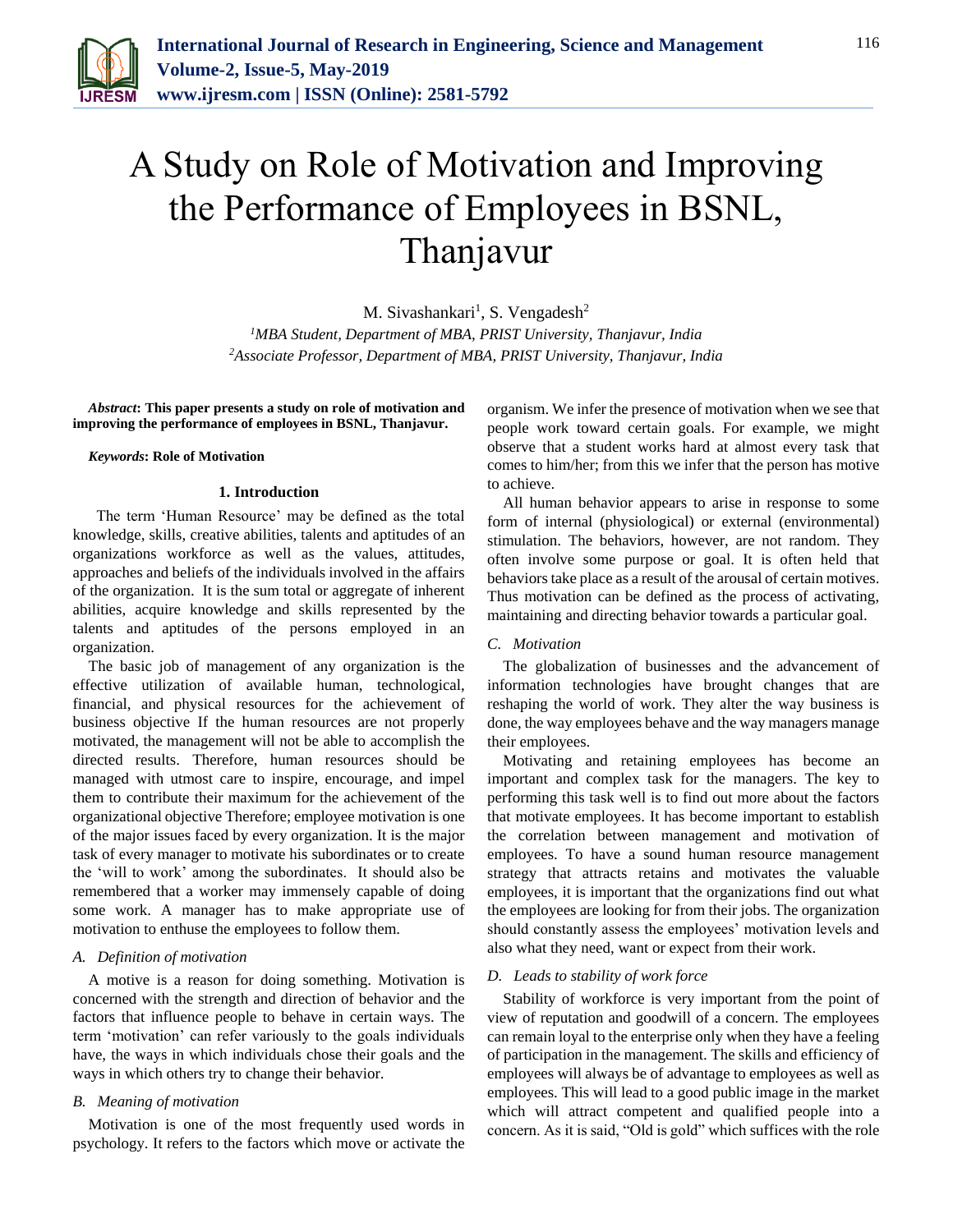

of motivation here, the older the people, more the experience and their adjustment into a concern which can be of benefit to the enterprise All organizations want to be successful, even in current environment which is highly competitive. Therefore, companies irrespective of size and market strive to retain the best employees, acknowledging their important role and influence on organizational effectiveness. In order to overcome these challenges, Companies should create a strong and positive relationship with it employees and direct them towards task Fulfillment in order to achieve their goals and objectives, organizations develop strategies to compete in highly competitive markets and to increase their performance Nevertheless, just a few organizations consider the human capital as being their main asset, capable of leading them to success or if not managed properly, to decline. If the employees are not satisfied with their jobs and not motivated to fulfill their tasks and achieve their goals, the organization cannot attain success. People have many needs that are continuously competing one with another.

## *E. Informal work groups*

Generally speaking, informal work groups have the power to control the behavior of their members and therefore, influence the level of productivity. George Homans developed a model of social systems to explain from where their power comes to influence individuals' behavior. Humans identified the three elements that compose a social system: activities, interactions and sentiments Activities are the usual tasks employees perform, interactions are the behaviors between people while performing the tasks and the Sentiments are the attitudes that occur between individual Although these concepts are distinct, there is a Strong and mutual dependency between them. As a result, any change that happens in one of these elements will influence the other two in any organization, certain activities, interactions and sentiments are required from its members Otherwise they would have to leave. Therefore, certain activities should be done by people that work together and be satisfying for people to continue working within the organization. As people work together they develop sentiments, therefore it is essential to create the premises for developing positive sentiments.

## *F. Factors enhancing employee's motivation*

Employees want to earn reasonable salaries, as money represents the most important incentive, when speaking of its influential value (Sara et al, 2004). Financial rewards have the capacity to maintain and motivate individuals towards higher performance; especially workers from production companies an individual may use the money to satisfy their needs. Therefore, pay has a significant impact in establishing employees' diligence and commitment, being a key motivator for employees. Nevertheless, studies have shown that pay does not boost productivity on the long term and money does not improve performance Significantly (Whitley, 2002).

#### **2. Literature review**

1. Bassett-Jones &Lloyd (2005) presents those two views of human nature underlay early research into employee motivation. The first view focuses on Taylors, which viewed people as basically "lazy and work –shy" and thus held that these set of employees can only be motivated by external stimulation. The second view was based on Hawthorn findings, which held the view that employees are motivated to work well for "its own sake" as well as for the social and monetary benefits this type of motivation according to this school was internally motivated.

2. Spector (2003) described motivation as an internal state that induces a person to engage in particular behaviors, and held that motivation may be viewed from two angles. On the one hand, motivation encompasses direction, where a particular behavior is selected from a choice of behaviors. It refers to the amount of effort put into a task, and persistence, which denotes the person's continuing engagement in the selected behavior.

3. Hadebe (2001) He proposes that internal states within individual's energies and direct their behavior. These internal states are typically referred to as. On the other hand, motivation is also concerned with a desire to achieve a certain goal, which derives from the particular individual's own needs and desires Needs-based theories, also referred to as content theories due to their explanation of the content of motivation.

4. (2001) suggests that motivation can be defined in a variety of ways, depending on who you ask. Ask someone on the street, you may get a response like "it's what drives us" or "it's what makes us do the things we do." Therefore, motivation is the force within an individual that account for the level, direction, and persistence of effort expended at work." It is important to note, however, that Frey uses the term external intervention

5. Pinder (1998) described work motivation as the set of internal and external forces that initiate work-related behavior, and determine its form, direction, intensity and duration. The concept focuses on events and phenomena of the work context only, and includes the influence on work behavior of both environmental forces and those inherent in the person. Schultz and Schultz (1998), regarded motivation as simply the personal and workplace characteristics that explain why people behave the way they do on the job.

6. Bartol and Martin (1998) consider motivation a powerful tool that reinforces behavior and triggers the tendency to continue. In other words, motivation is an internal drive to satisfy an unsatisfied need and to achieve a certain goal. It is also a procedure that begins through a physiological or psychological need that stimulates a performance set by an objective.

7. Bong (1996) generally, motivation models may be classed as belonging to one of two theoretical orientation groups – cognitive models and social-cognitive models. Cognitive models of motivation "place greater weight on understanding learners' covert thought processes, often overlooking the impact of social and contextual variables" i.e. they focus on the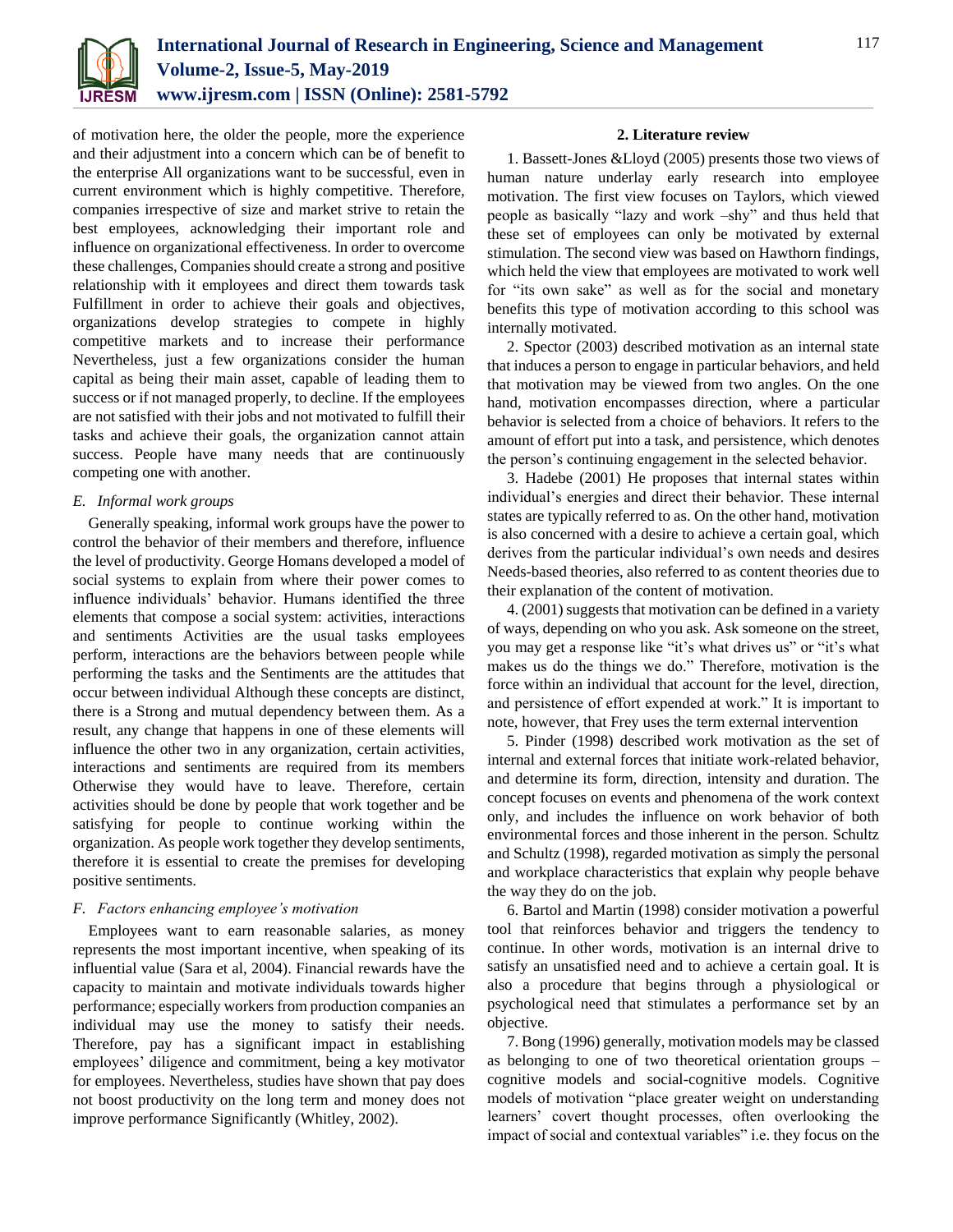

individual characteristics at the expense of the job and work environment characteristics. A social-cognitive approach focuses on formulating and testing specific hypotheses regarding the nature and direction of influence from social and contextual variables. These different theoretical orientations often lead academic motivation researchers to different conclusions as to which potentially relevant variables to include in or exclude from their conceptualizations

8. Du Toit (1990) added that three groups of variables influence work motivation, namely individual characteristics, such as people's own interests, values and needs, work characteristics, such as task variety and responsibility, and organizational characteristics, such as its policies, procedures and customs. The concept of motivation is therefore particularly useful in its ability to increase general understanding and prediction of behaviour. Gouws (1995) defined motivation as an inner wish or urge that originates with an individual, either consciously or unconsciously, to complete a task successfully because it is enjoyable,

9. Van Niekerk (1987) saw work motivation as the creation of work circumstances that influence workers to perform a certain activity or task of their own free will, in order to reach the goals of the organization, and simultaneously satisfy their own needs. In the field of organization psychology, work motivation is clearly approached from several angles. As a result, a single comprehensive definition of motivation, which covers all purposes in the field, is not possible.

10. Steers (1987) stated that "a comprehensive theory of motivation at work must address itself to at least three important sets of variables which constitute the work situation" i.e. the characteristics of the individual, the characteristics of the job and the characteristics of the work environment. Steers points out that, at present, no model exists that accounts for variables from each of the three major areas.

## **3. Research methodology**

## *Meaning of research:*

Research methodology is the specific procedures or techniques used to identify, select, process, and analyze information about a topic. In a research paper, the methodology section allows the reader to critically evaluate a study's overall validity and reliability.

## *A. Research methodology*

It is a systematic and scientific process of conducting research. It gives the researcher a framework within which the research has to be carried out.

## *B. Objective of the study*

- To study the important factors which are needed to motivate the employees.
- To study the effect of job promotion on employees.
- To learn the employee satisfaction of the interpersonal relationship exists in the organization.

To provide the practical suggestion for the improvement of organizations performance.

# *C. Research design*

Research design adopted for this research is "Descriptive Research ". It includes surveys and fact-finding enquiries of different kinds. The major purpose of descriptive research is description of the state of affairs as it exists at present.

- Type of Research
- Title of research
- Area of research
- Period of research
- Sampling techniques
- Data collection methods
- Tools used for analysis
- Problem Statement
- Limitations on the study

# *1) Type of research*

The research is descriptive in nature. It includes surveys and fact finding enquiries of different kinds. The major purpose of descriptive research is description of the state of affairs as it exists at present.

*2) Title of the research*

A study on role of motivation and improving the performance of employees in BSNL, Thanjavur.

*3) Area of research*

The study is conducted in thanjavur.

*4) Period of research*

The study is conducted from Dec 2018 to Apr 2019. The total Duration of the study is 5 months.

*5) Data collection methods*

The Data required for the study are collected from both primary & secondary sources. Primary data's are collected through structured questionnaire and secondary data's are collected from websites, textbooks, journals, articles etc.

*6) Questionnaire design*

Questionnaire used for data collection is designed based on the fulfillment of the objectives of the study. The Questionnaire contains demographic of the respondents, various attributes & factors related to the role of motivation of employees used in the Questionnaire, some close ended& dichotomous questions were used.

- *7) Tools used for analysis*
	- The following statistical tools are used for data analysis,
		- A. Percentage
		- B. Chi-Square Analysis
		- C. ANOVA
		- D. Correlation
- *8) Scope of the study*
	- The study is intended to evaluate motivation of employees in the organization.
	- A good motivational program procedure is essential to achieve goal of the organization. if efficient motivational programmers of employees are made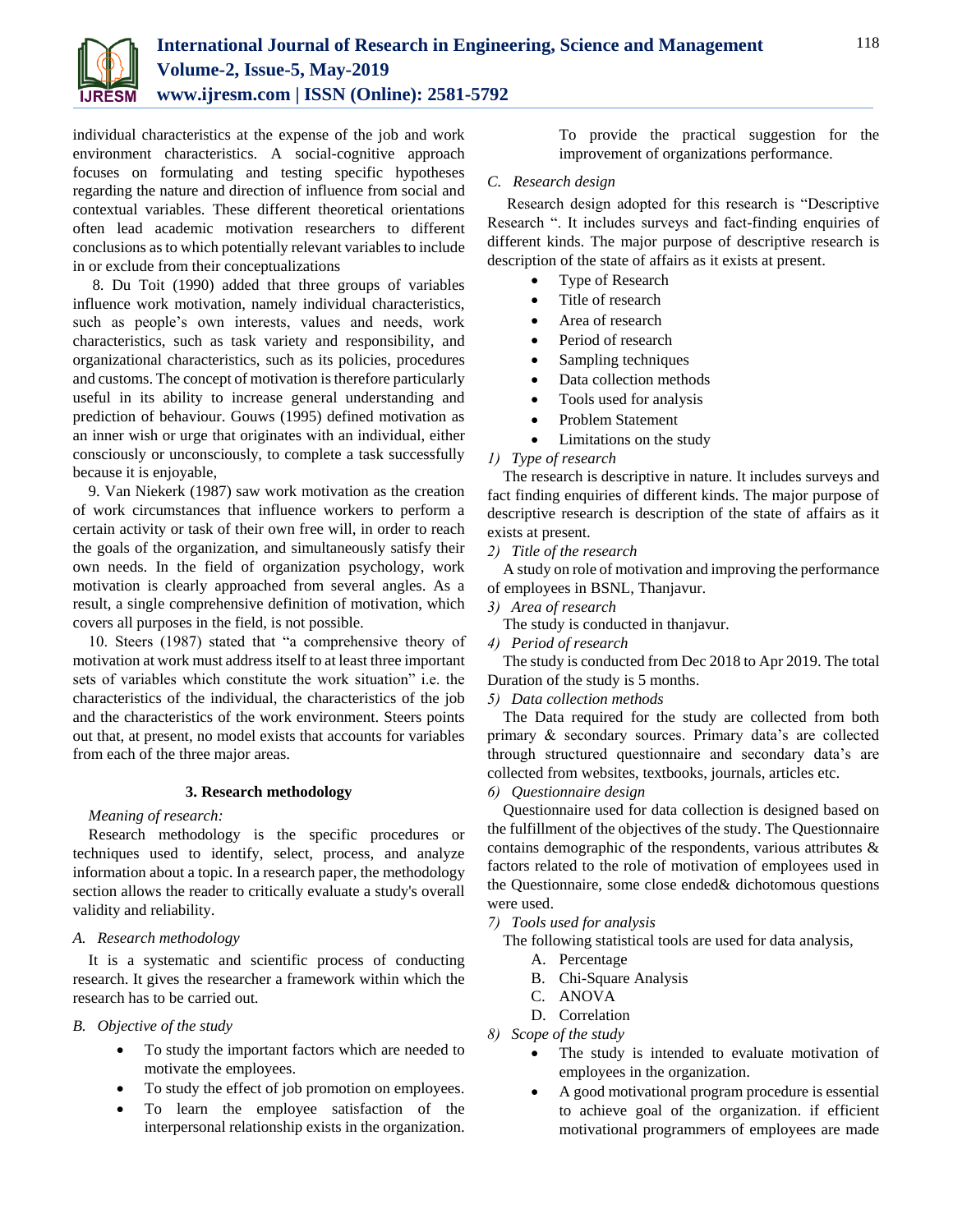

not only in this particular organization but also any other organization.

- The organizations can achieve the efficiency also to develop a good organizational culture.
- *9) Limitations on the study*
	- Data collected may have biased response.
	- The researchers had difficulty in explaining the research problem to the respondents. Hence the level of understanding of research problem and concept by the respondents may affect the study result.
	- The research results (findings and suggestions) are applicable only to the selected region.

*Chi-Square Test:*

Table 1

Relationship between present job and I expect more accuracy in my own work as my employees

| Present  | I expect more accuracy in my own work as my |       |           |          |          | Total          |
|----------|---------------------------------------------|-------|-----------|----------|----------|----------------|
| job      |                                             |       | employees |          |          |                |
|          | Strongly                                    | Agree | Neutral   | Disagree | Strongly |                |
|          | agree                                       |       |           |          | disagree |                |
| Strongly | 8                                           | 20    |           |          |          | 28             |
| agree    |                                             |       |           |          |          |                |
| Agree    |                                             | 40    | 12        |          |          | 62             |
| Neutral  |                                             | 4     |           |          | O        | 8              |
| Disagree | 0                                           | 0     |           |          | O        | $\overline{c}$ |
| Strongly | 0                                           | 0     | 0         |          | 0        | 0              |
| disagree |                                             |       |           |          |          |                |
| Total    | 16                                          | 64    | 12        | 8        | O        | 100            |

Table 2 Observed frequency vs. Expected frequency

| Group     | Observed       | $\sigma$ observed inequality vs. Expected inequality<br>Expected | O-E              | $(O-E)^2$        | $(O-E)^2/E$    |
|-----------|----------------|------------------------------------------------------------------|------------------|------------------|----------------|
|           | frequency      | frequency                                                        |                  |                  |                |
| Aa        | 8              | 4.48                                                             | 3.52             | 12.3904          | 2.7657         |
| Ab        | 20             | 17.92                                                            | 2.08             | 4.3264           | 0.2414         |
| Ac        | $\mathbf{0}$   | 3.36                                                             | $-3.36$          | 11.2896          | 3.36           |
| Ad        | $\overline{0}$ | 2.24                                                             | $-2.24$          | 5.0176           | 2.24           |
| Ae        | $\mathbf{0}$   | $\theta$                                                         | $\mathbf{0}$     | $\theta$         | $\Omega$       |
| Ba        | 8              | 9.92                                                             | 1.92             | 3.6864           | 0.37161        |
| Bb        | 40             | 39.68                                                            | 0.32             | 0.1024           | 0.00258        |
| Bc        | 12             | 7.44                                                             | 4.56             | 20.7938          | 2.7948         |
| <b>Bd</b> | $\overline{c}$ | 4.96                                                             | 2.9              | 8.7616           | 1.7664         |
| Be        | $\overline{0}$ | 3.72                                                             | $-3.72$          | 13.8384          | 3.72           |
| Ca        | $\overline{0}$ | 1.28                                                             | $-1.28$          | 1.6384           | 1.28           |
| Cb        | $\overline{4}$ | 5.12                                                             | $1$ 12           | 1.2544           | 0.245          |
| Cc        | $\overline{0}$ | 0.96                                                             | $-0.96$          | 0.9216           | 0.96           |
| Cd        | $\overline{4}$ | 0.64                                                             | 3.36             | 11.2896          | 17.64          |
| Ce        | $\overline{0}$ | $\Omega$                                                         | $\Omega$         | $\Omega$         | $\Omega$       |
| Da        | $\overline{0}$ | 0.32                                                             | $-0.32$          | 0.1024           | 0.32           |
| Db        | $\overline{0}$ | 1.28                                                             | $-1.28$          | 1.6384           | 1.28           |
| Dc        | $\overline{0}$ | 0.24                                                             | $-0.24$          | 0.0576           | 0.24           |
| Dd        | $\overline{c}$ | 0.16                                                             | 1.84             | 3.3856           | 21.16          |
| De        | $\overline{0}$ | $\overline{0}$                                                   | $\mathbf{0}$     | $\mathbf{0}$     | $\overline{0}$ |
| Ea        | $\overline{0}$ | $\overline{0}$                                                   | $\mathbf{0}$     | $\overline{0}$   | $\overline{0}$ |
| Eb        | $\overline{0}$ | $\overline{0}$                                                   | $\overline{0}$   | $\overline{0}$   | $\overline{0}$ |
| Ec        | $\overline{0}$ | $\overline{0}$                                                   | $\boldsymbol{0}$ | $\overline{0}$   | $\overline{0}$ |
| Ed        | $\overline{0}$ | $\overline{0}$                                                   | $\boldsymbol{0}$ | $\boldsymbol{0}$ | $\overline{0}$ |
| Ee        | $\overline{0}$ | $\overline{0}$                                                   | $\boldsymbol{0}$ | $\overline{0}$   | $\overline{0}$ |
|           |                |                                                                  | χ2               |                  | 69.90416       |

# *Hypothesis*

*Null hypothesis*: There is no significant relationship between satisfied with my present job and my own as my employees. Calculated value  $\chi$ <sup>2</sup> = 69.90416

Degree of freedom =  $(R-1)$   $(C-1)$  =  $(5-1)$   $(5-1)$  = 16

The table value of  $\chi$ 2 for 16 degree of freedom at 5 per cent level of significance is 26.296

*Interpretation:*

Calculated value of chi square is more than the table value, so the null hypothesis is rejected. Hence it is concluded that there is a significant relationship between. Present job and I expect more accuracy in my own work as my employees.

| Table 3                                                        |     |                   |     |  |  |
|----------------------------------------------------------------|-----|-------------------|-----|--|--|
| Anova                                                          |     |                   |     |  |  |
| Gender wise classification<br>My ability to succeed at my work |     |                   |     |  |  |
| Male                                                           | 42  | Strongly agree    | 38  |  |  |
| Female                                                         | 58  | Agree             | 60  |  |  |
|                                                                |     | Neutral           |     |  |  |
|                                                                |     | Disagree          |     |  |  |
|                                                                |     | Strongly disagree |     |  |  |
| Total                                                          | 100 | Total             | 100 |  |  |

*Hypothesis*

*Null hypothesis:* There is no significant relationship between gender wise classifications and my ability to succeed at my work.

| Table 4              |       |     |         |          |  |  |
|----------------------|-------|-----|---------|----------|--|--|
| Anova: Single Factor |       |     |         |          |  |  |
| Summary              |       |     |         |          |  |  |
| Groups               | Count | Sum | Average | Variance |  |  |
| Column 1             | 100   | 158 | 1.58    | 0.246061 |  |  |
| Column <sub>2</sub>  | 100   | 164 | 1.64    | 0.273131 |  |  |

| Anova          |       |     |       |       |       |          |
|----------------|-------|-----|-------|-------|-------|----------|
| Source of      | SS    | Df  | MS    | F     | $P -$ | F        |
| Variation      |       |     |       |       | value | criteria |
| <b>Between</b> | 0.18  |     | 0.18  | 0.693 | 0.406 | 3.888    |
| Groups         |       |     |       | 385   | 019   | 853      |
| Within         | 51.4  | 198 | 0.259 |       |       |          |
| Groups         |       |     | 596   |       |       |          |
|                |       |     |       |       |       |          |
| Total          | 51.58 | 199 |       |       |       |          |

## *Interpretation:*

Calculated F value is 0.693385 and F critical value is 3.888853 so calculated value is less than a table value, so the null hypothesis is accepted. Hence it is concluded that there is no significant relationship between gender wise classifications and my ability to succeed at my work.

| Table 5                                                        |     |                   |     |  |  |
|----------------------------------------------------------------|-----|-------------------|-----|--|--|
|                                                                |     | Correlation       |     |  |  |
| Gender wise classification<br>My ability to succeed at my work |     |                   |     |  |  |
| Male                                                           | 42  | Strongly agree    | 38  |  |  |
| Female                                                         | 58  | Agree             | 60  |  |  |
|                                                                |     | Neutral           | ↑   |  |  |
|                                                                |     | Disagree          |     |  |  |
|                                                                |     | Strongly disagree |     |  |  |
| Total                                                          | 100 | Total             | 100 |  |  |

|                     | Column 1 | Column 2 |
|---------------------|----------|----------|
| Column <sub>1</sub> |          |          |
| Column <sub>2</sub> | 0.891485 |          |